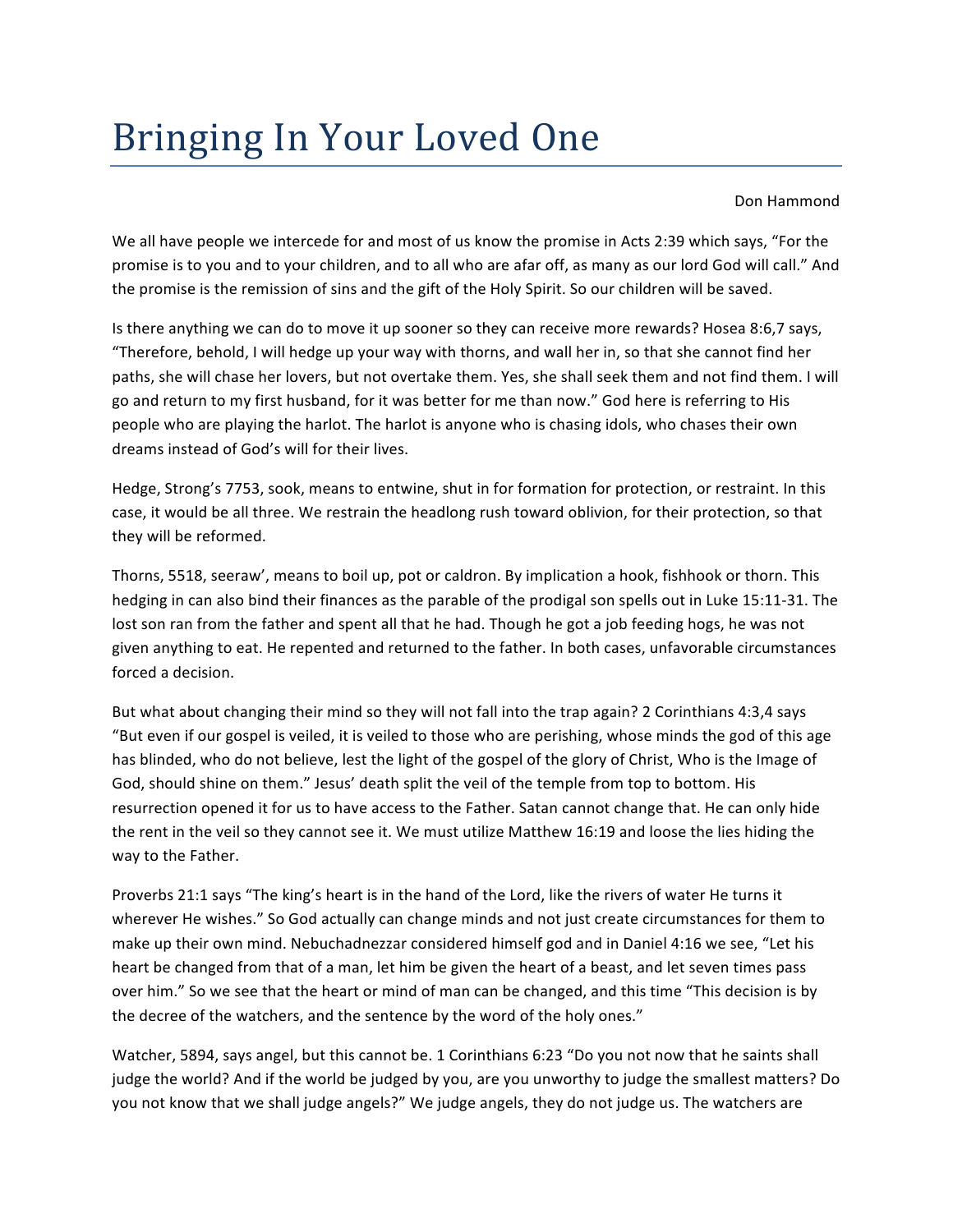redeemed men. I am including the study of Jael and Sisera, for it says we have the power over sense and reason.

God does much good work for His Name's sake. In the parable of the great supper in Luke 14:15-24, the master invited many to come and they would not. V23 says "Then the master said to the servant, 'Go out into the highways and hedges, and compel them to come in, that my house may be filled."

Compel, Strong's G315, necessitate, compel, constrain. Compel, to drive or urge with force, take by force or violence, to drive or unite, overpower, cause to yield. Constrain, to compel or force, to urge with irresistible power. Necessitate, to make necessary, indispensable and unavoidable, to compel or restrain. So we see these guests had no say in the matter. Interestingly, the root word here means to draw together and then bind together. Does this not say that we can command they go from the hedges to the house of God? Job 22:30 "He will even deliver one, who is not innocent; yes, he will be delivered by the purity of your hands." The KJV says He will deliver the island of the innocent. Looking up island, 336, it means "not" so He delivers those not innocent. Deliver, 4422, release, rescue, escape, deliver, preserve, save.

Jeremiah 5:11 "Run to and fro through the streets of Jerusalem, see now and know, and seek in her open places. If you can find a man, if there is anyone who executes judgment, who seeks the truth, and I will pardon her." We see God saves those who He has promised to save even if they didn't come in through the door voluntarily.

1 Corinthians 7:14 "For the unbelieving husband is sanctified by the wife, and the unbelieving husband is sanctified by the wife, and the unbelieving wife is sanctified by the husband, otherwise your children would be unclean, but now they are holy."

Sanctify, 37, hag-ee-a'-zo, to make holy, purify, consecrate, mentally to venerate.

Venerate, to look upon with deep respect and reverence, to revere, to regard as holy. Synonym: honor, respect adore, reverence, revere.

It is best for them to voluntarily come through Jesus to the Father. It is possible they can come through you as the body of Jesus.

Luke 14:16 Jesus said, "A certain man made a great supper, and bade many: And sent his servant at supper time to say to them that were bidden, Come, for all things are now ready. And they all with one consent began to make excuse. The first said unto him, I have bought a piece of ground, and I must needs go see it: I pray thee have me excused. And another said, I have bought five yoke of oxen, and I go to prove them: I pray have me excused. And another said; I have married a wife, and therefore I cannot come. So that servant came, and showed the lord these things. Then the master of the house being angry said to his servant, Go out quickly into the streets and lanes of the city, and bring in hither the poor, and the maimed, and the halt, and the blind. And the servant said, Lord, it is done as thou hast commanded, and yet there is room. And the Lord said unto the servant, Go out into the highways and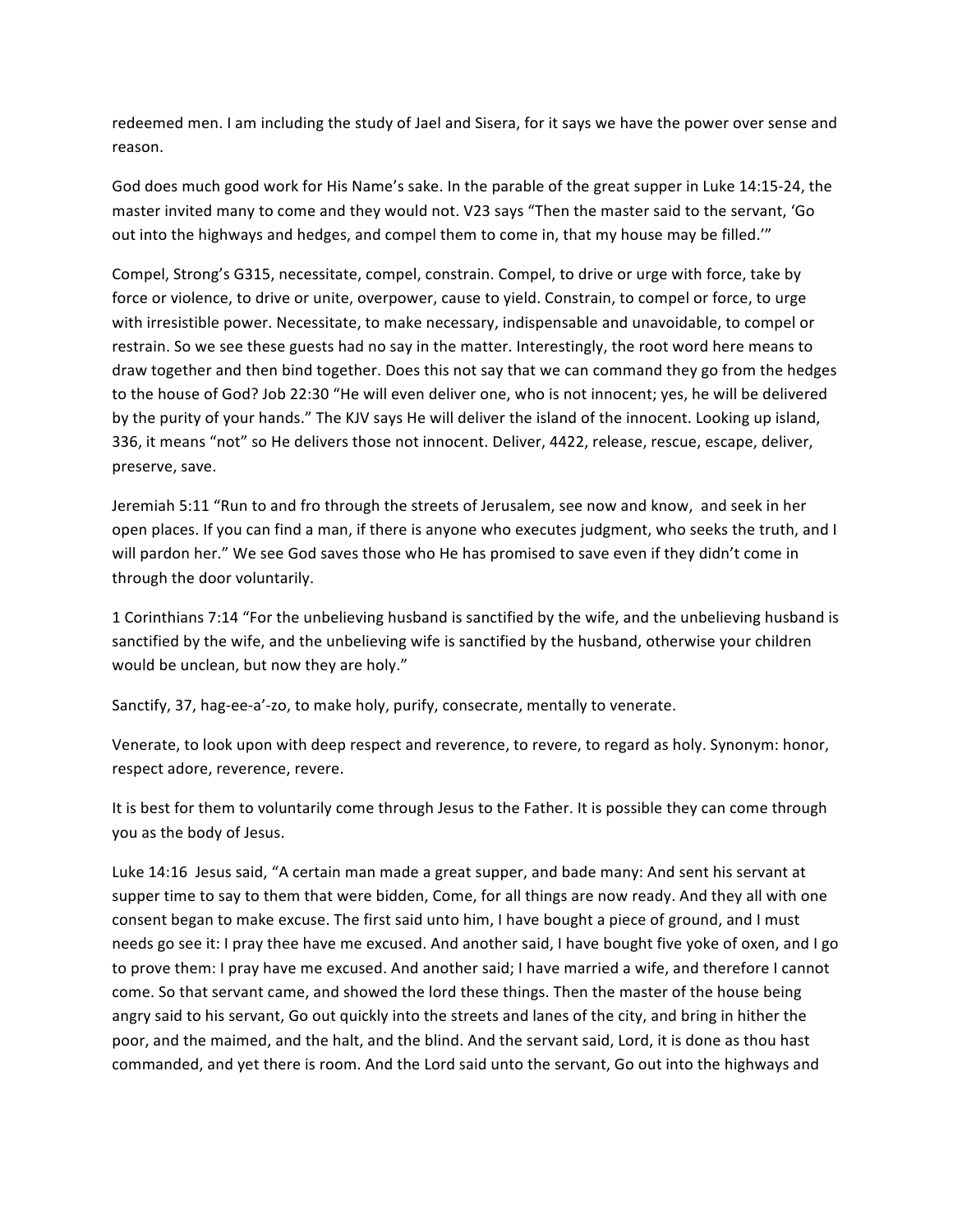hedges, and compel them to come in, that my house may be filled. For I say to you, that none of these men which were bidden shall taste my supper."

Those who were invited turned down the Lord for things of the world. They had idols before them. First, he went into the streets and lanes, which when analyzed mean the open squares and crowded alleys, streets and lanes. The people here have not yet gone through the gate into the highway.

Poor, 4434, from crouching, means beggar, those dependent on public or absolute mendicantcy. Remember that many monastic orders required subsistence on alms, hence, mendicant friars.

Blind, 5285, means opaque or smoky, by analogy blind physically or mentally. To be blind mentally means to be low I.Q. Since the word really means opaque or smoky, I believe it relates back to 1 Corinthians 13:12 where we see through a glass darkly. This is not understanding sayings, that they are an enigma, hidden or obscure. So "blind" includes those who do not understand spiritual matters. Maimed means those that are severely injured, whether physical, emotional, or spiritual. Halt means limping the impairment or loss of the ability to walk. Lameness excluded being in a priestly office. These were all people not considered of value to the religious system.

Matthew 7:13 "Enter ye into the strait gate: for wide is the gate and broad is the way that leadeth to destruction, and many there be which go in there at." The word "way" here is the exact same as "highways," 3598. The people are in the process of racing toward oblivion. Those from the hedges are also on the highway but intercession has put an enclosure around them, a barrier to their plunge towards destruction.

In the similar parable in Matthew 22:1-14, one man did not have a wedding garment and was cast out. This means everyone else did, so even though they were compelled to come in either by your clean hands or for My Name's sake, they have accepted Jesus as their Savior. The man who did not make it was speechless, which meant he had no excuse at all. He knew what to do and didn't do it. Many are called, but few are chosen. Chosen, 1588, ek-lek-tos, select, favorite, chosen, elect.

Judges 4:21-23 "But Jael, Heber's wife, took a nail and hammer and went softly to him (Sisera) and drove the nail through his temples and into the ground; for he was fast asleep and weary. So he died. And behold, as Barak pursued Sisera, Jael came out to meet him and said, Come, I will show you the man you seek. And when he came into her tent, behold, Sisera lay dead, and the nail was sin his temples. So God subdued on that day Jabin the king of Canaan before the Israelites."

This is important type and shadow, much deeper than it appears. When he words are understood, the meaning really jumps out.

Nail, 3489, also pin, peg, stake. Metamorphically used of a prince who has the care of the whole nation. The same person is also called a cornerstone on whom the nation is builded.

Jael, 3278, a wild goat, from 3276, to ascend on high, to ascend a mountain, to excel, a noble or prince, to be useful or profitable.